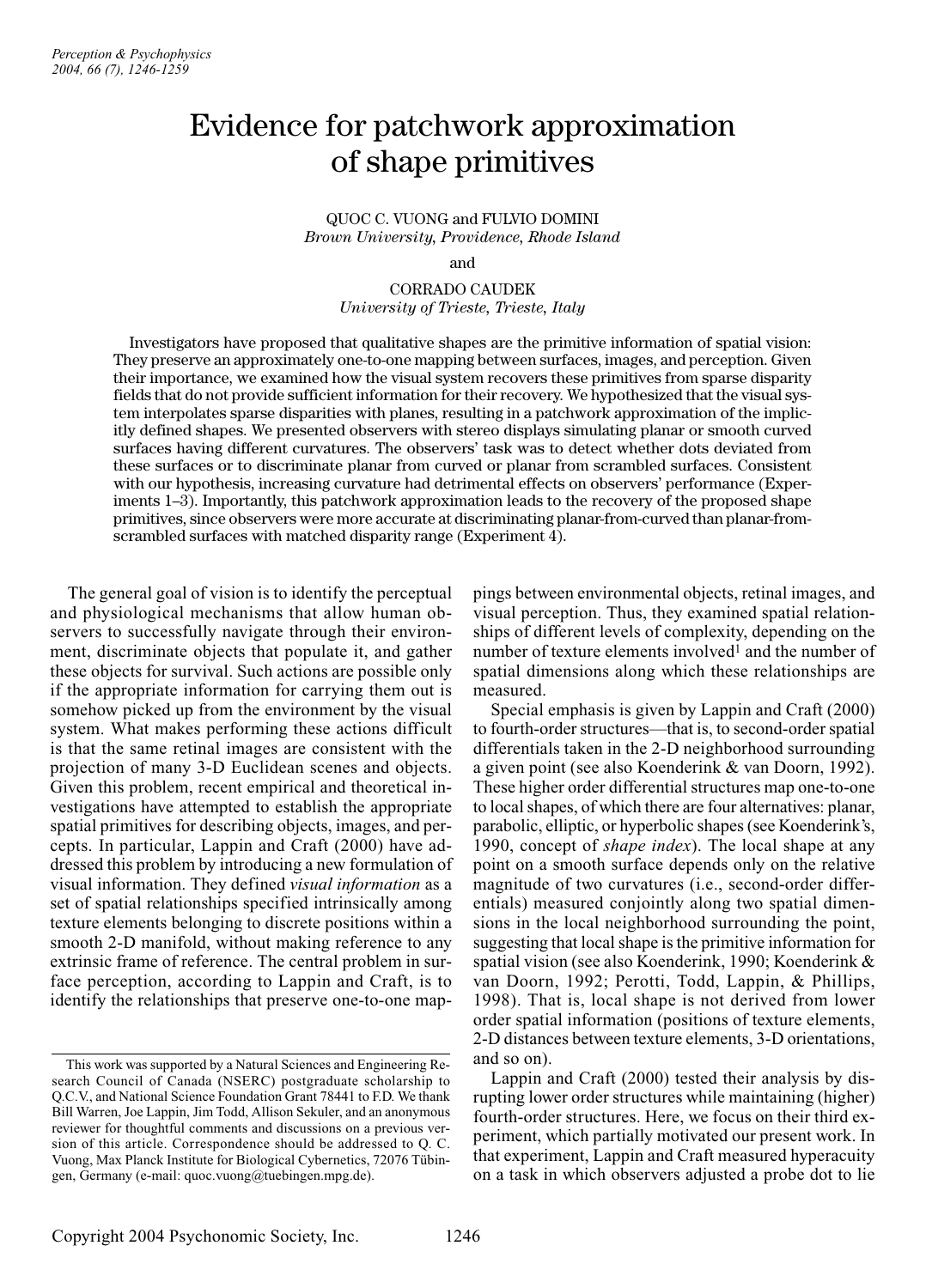coincident with planar or spherical surfaces defined by the spatial displacements of sparse texture elements, either between frames in the case of motion, or between the two monocular images in the case of stereovision. Since spatial relationships among the surface curvature in different directions are invariant across transformations such as expansion, translation, 2-D rotation, and depth rotation, which conversely disrupt zero-, first-, and second-order spatial relationships, Lappin and Craft hypothesized that visual acuity should be robust under such



**Figure 1. Two stereograms of the same simulated curved surface differing only in the number of texture elements. (a) With few texture elements, the percept is of a faceted surface approximating a curved surface as shown in the bottom panel. (b) With many more texture elements, the percept is of a smooth spherical surface, as shown in the bottom panel.**

transformations. Their empirical results, obtained with both motion and disparity displays, support this conclusion. Indeed, observers were able to position the probe dot with a high degree of consistency (the standard deviation for individual observers across trials was less than 20 arc sec, which is in the hyperacuity range). Given the high degree of precision with which observers performed the adjustment task, the authors argued that observers were sensitive to fourth-order structures rather than deriving local shapes from more primitive structures such as spatial positions or depth gradients. That being said, Lappin and Craft leave open how smooth shape primitives are recovered, particularly since their stimuli do not provide a continuous disparity or motion field.

In the present article, we address the critical issue of how fourth-order differential structures can be estimated from a sparse disparity field that implicitly defines a smooth surface. This issue is important because, by definition, a continuous disparity field is necessary to implement Lappin and Craft's (2000) differential analysis. Therefore, some sort of interpolation process is needed to estimate a continuous disparity field from sparse data. Our primary goal was to establish whether the visual system interpolates sparse disparity fields with smooth surfaces. To illustrate this critical point and to further motivate our present experiments, consider Figure 1. The top panel of Figure 1a shows a stereogram of a simulated curved surface defined by a very small number of texture elements. The *same* simulated surface is shown in the top panel of Figure 1b, but with many more texture elements. In the first case, the percept is of a faceted surface, which *approximates* a smooth curved surface as depicted in the bottom panel of Figure 1a. On the other hand, with more texture elements, the percept is of a relatively smoother surface, as depicted in the bottom panel of Figure 1b. The important point is that when there are very few texture elements, many interpretations of the sparse display are possible other than the spherical surface that was actually simulated. For example, the sparse disparity field could be perceived as a distribution of points in space with no structure. That we still have a percept of a curved surface (albeit only approximately) with very few texture elements is in line with Lappin and Craft's proposal that local shapes are the primitive information of spatial vision (see also Koenderink, 1990; Koenderink & van Doorn, 1992; Perotti et al., 1998).

Following Lappin and Craft (2000), we measured observers' visual acuity at detecting whether probe dots deviated from otherwise smooth surfaces, which are implicitly specified by the sparse disparity field produced by a small number of discrete points sampled from those surfaces. To detect deviant probe dots with a high degree of visual acuity, we assume that observers estimate a continuous disparity field constituting the implicit surface in order to assign depth values to the probe dots, since these are positioned in regions with no disparity information. Depending on the precise nature of this in-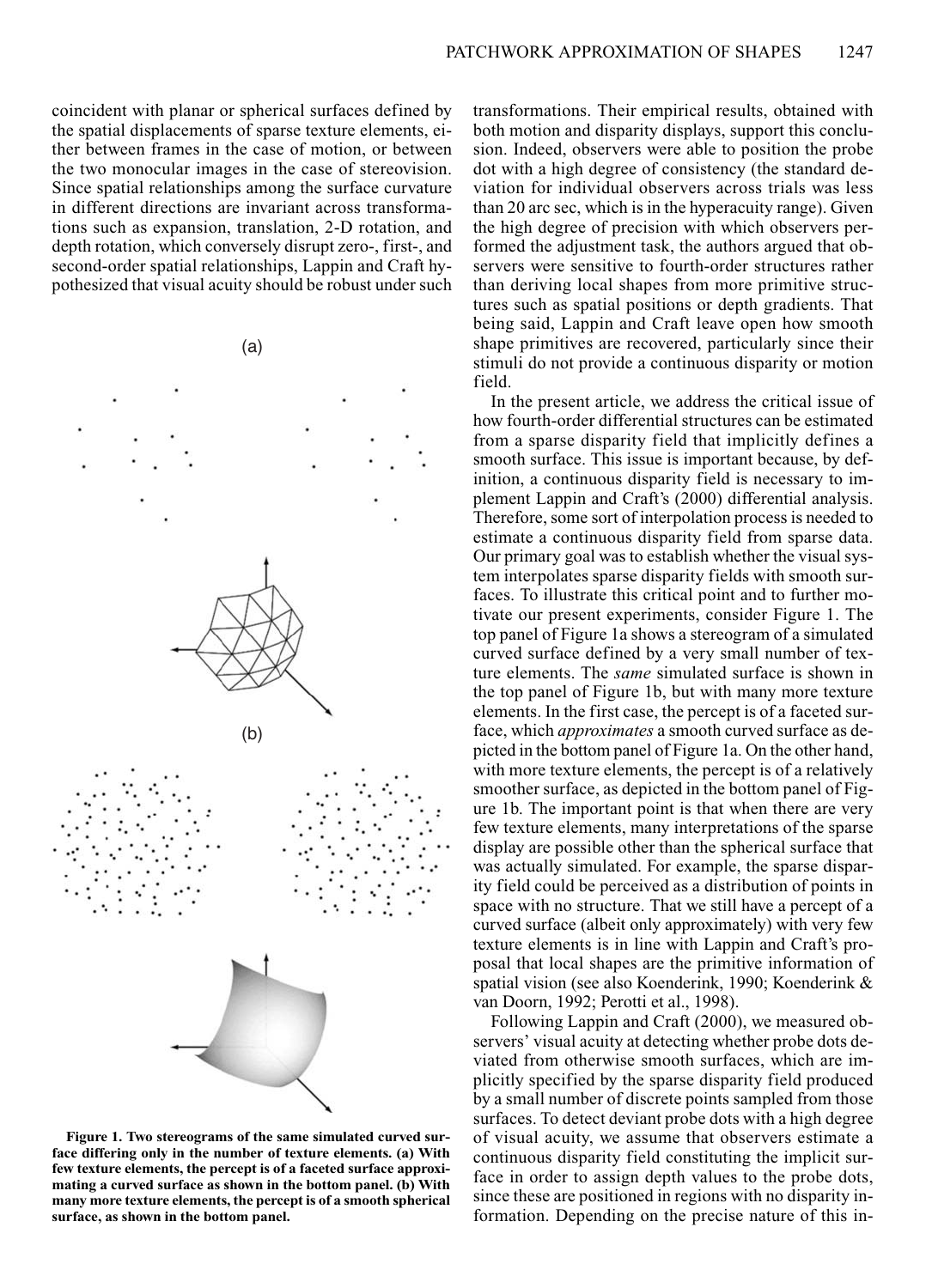

Increasing depth from  $x$ ,  $y$  plane  $\rightarrow$ 

**Figure 2. A model that implements the Turner et al. (1995) patchwork analysis of sparse data. The model takes 3-D coordinates as input. (a) It then performs a Delaunay triangulation of the input, excluding a probe point (the one that does not constitute a vertex of any triangle). (b) The probe point is projected onto the nearest plane derived from the triangulation. As shown by the inset, the estimated depth of the probe point from this projection (white circle marked E) is shallower than the veridical depth (filled black circle marked V), relative to the** *x***,** *y* **plane. (c) Because the input varies from trial to trial, there is a distribution of veridical and estimated depth values with means**  $M_v$  and  $M_e$ , and standard deviations  $SD_v$  and  $SD_e$ .

terpolation process, observers' acuity at detecting deviant probe dots may be significantly affected by properties of the disparity field independent of the implicit surface it specifies, such as the amount of curvature, the 2-D configuration of texture elements, or the number of texture elements.

For our study, we focused on the amount of curvature of the simulated surface. If the visual system interpolates a sparse disparity field with smooth surfaces (e.g., quadratic surfaces), this manipulation should not affect visual acuity since local shapes with different amounts of surface curvatures are, by definition, equivalent (Dijkstra, Snoeren, & Gielen, 1994; Koenderink, 1990; Koenderink & van Doorn, 1992; Lappin & Craft, 2000). Alternatively, Turner, Braunstein, and Andersen (1995) suggested that the visual system approximates implicitly smooth surfaces, which are affected by surface curvature and the number of texture elements. Their evidence suggests that the visual system fits planar patches to local texture elements to discriminate (simulated) smooth surfaces from noise in sparse structure-from-motion displays. As we show in the simulations below, if the visual system fits planes to a small number of texture elements to estimate an implicitly smooth surface, this patchwork approximation becomes less and less appropriate as the amount of surface curvature increases. Intuitively, if three sample points on the implicit surface have large depth differences, the plane that interpolates the points necessarily underestimates the (average) depth of the region. Clearly, the magnitude and variability of this underestimation depend on the amount of surface curvature and how the points are configured. Given the two percepts in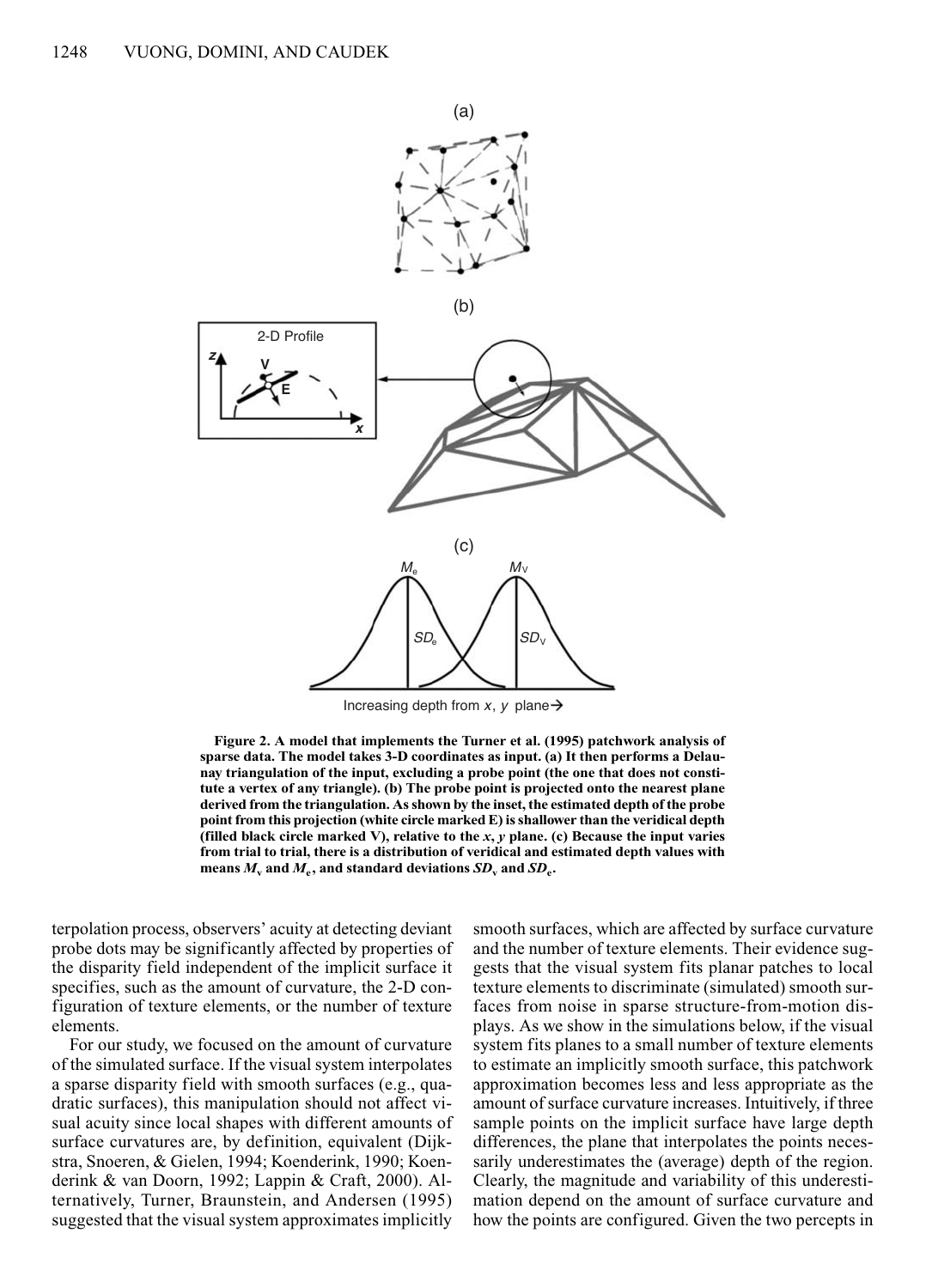Figure 1, in the present work, we applied a similar patchwork approximation to the problem of recovering surfaces from sparse random-dot stereo displays.

## **Simulations**

In this section, we show that the amount of surface curvature can affect the response of a model that implements the Turner et al. (1995) patchwork analysis of sparse data. As a secondary goal, we show that the con-



**Figure 3. The results of the simulations. (a) The standard deviation of the model's response error (veridical depth estimated depth) as a function of surface curvature, computed over 100 trials. The gray line indicates small 2-D jitter (a maximum value of half the distance between adjacent grid points), and the black line indicates large 2-D jitter (a maximum value of the distance between adjacent grid points). (b) The mean underestimation of the model's response as a function of surface curvature. (c) The response accuracy of the model to respond that the probe point is "on" the surface, as a function of surface curvature. The accuracy is based on the overlap of the distributions of the veridical and estimated depth values of the probe point.**

figuration of points also affects the model's response. We do not intend for the simulations to justify any particular theory. Rather, we use the results to make qualitative predictions about the effect of surface curvatures on observers' performance on our tasks. Although the simulations involve only a single probe dot (Experiments 1 and 2), the model can be extended to multiple probe dots (Experiments 3 and 4).

The model is illustrated in Figure 2. The input to this model is a set of 3-D coordinates randomly sampled from a smooth curved surface. The model operates on this input as follows. It first performs a Delaunay triangulation on the 2-D coordinates of the input (Figure 2a). A probe dot is then randomly sampled on the implicit surface. The model's response consists of projecting this dot along its surface normal onto the nearest plane derived from the triangulation<sup>2</sup> (Figure 2b). Since the curved surface is approximated with a polygonal mesh of planes, the estimated depth of the probe dot is necessarily less than the veridical depth value when the dot is on the implicit surface. Moreover, given a small number of texture elements, this underestimation necessarily increases with the amount of surface curvature. By comparison, if a model interpolates sparse data points with smooth surfaces, the two depth values are necessarily equal for all surface curvatures.

For the simulations, we measured the model's response to smooth quadratic surfaces (Equation 1) with varying amounts of surface curvatures. For each such surface, 16 discrete points were positioned on the surface. The points were first placed in a regular grid pattern. The *x*- and *y*-coordinates of each point were then randomly jittered by an amount sampled from a uniform distribution with a mean equal to some proportion of the distance between adjacent grid points. One point was randomly selected as the probe point. Since both the probe and nonprobe points are randomly sampled on a trial-bytrial basis, the probe point has a distribution of veridical depth values with mean  $M_{\rm v}$  and standard deviation  $SD_{\rm v}$ , as well as a distribution of estimated depth values with mean  $M_e$  and standard deviation  $SD_e$  (Figure 2c).

We simulated 100 trials for each combination of surface curvature and amount of jitter and then computed the standard deviation in the model's *response error*, here defined as the probe point's veridical depth value minus its estimated depth value. An underestimation of depth value would result in positive response errors. The critical result of the simulations is shown in Figure 3a: Variability in the model's response systematically increases with the amount of surface curvature. As expected, when the sampled points were less jittered, the model's response was less variable. The model also underestimated the veridical depth value, and this underestimation increased with the amount of surface curvature (Figure 3b).

We conjectured that variability in the model's response could, in turn, lead to detriments in its ability to detect whether the probe point is on the implicit surface. To test this conjecture, we assume that the model's accuracy de-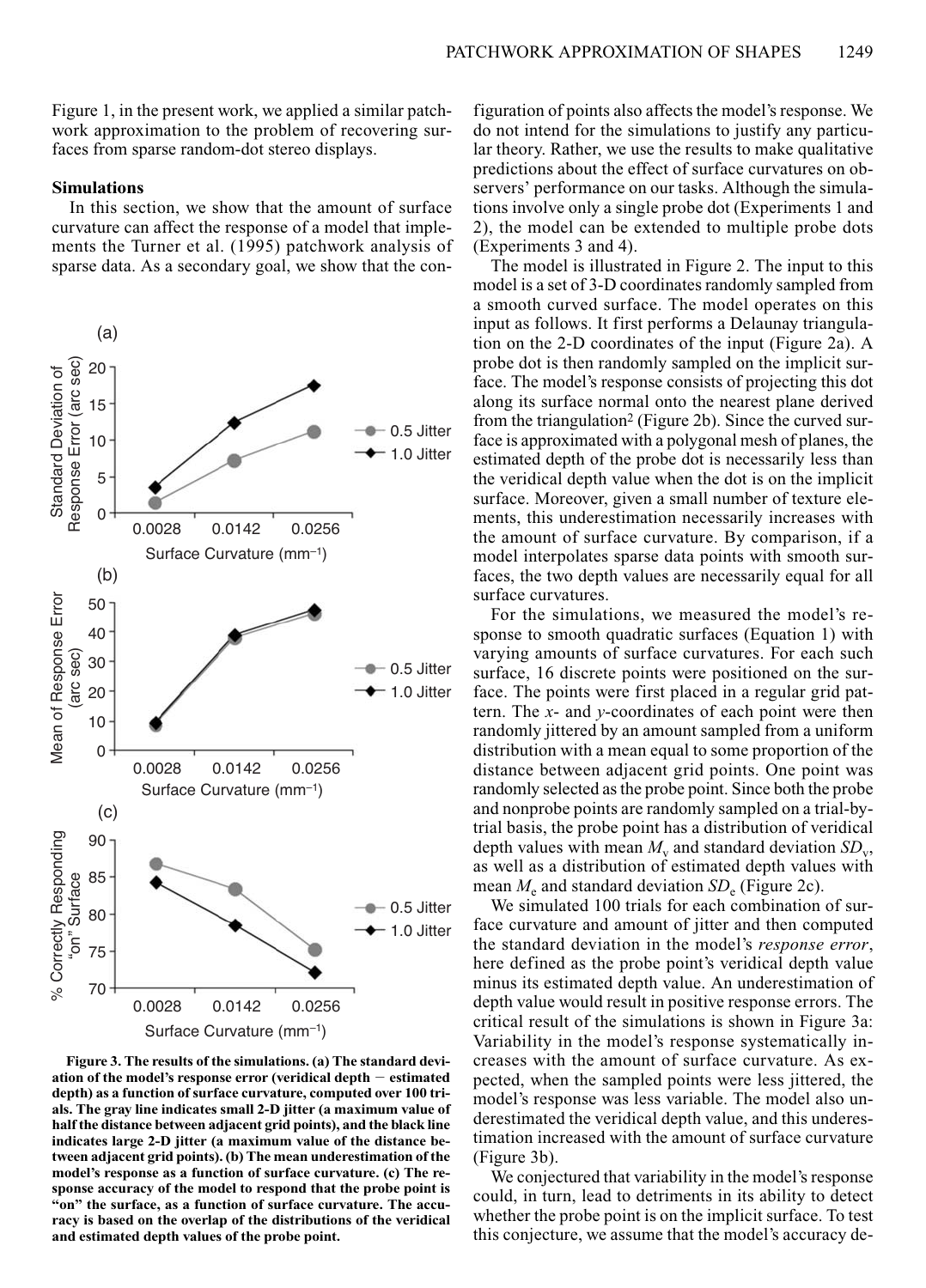

**Figure 4. The experimental apparatus used in the present study. Through a system of mirrors, two monocular images are fused into a 3-D surface. Note that the figure does not show a screen that was used to divide the two monocular images and a chinrest to stabilize an observer's head movements.**

pends on the two distributions of the probe point's depth value. In effect, the more these two distributions overlap (Figure 2c), the more likely the model will correctly respond that the probe point is on the surface. The distributions derived from the simulations above were transformed into percentages that the model would correctly decide that the probe point is, in fact, on the surface. The uncertainty of this decision was modeled as Gaussian noise. The model's accuracy was then determined by means of the term  $[1.0 - \text{CDF}(M_v, M_s(SD_v + SD_s)/2)],$ where CDF is the normal cumulative–distribution function. The critical result of this analysis is shown in Figure 3c: The model's accuracy systematically decreases as the amount of surface curvature increases.

To summarize, in four experiments, we tested whether the amount of surface curvature affected observers' ability to detect probe dots that deviated from implicitly smooth surfaces. Given the results of the simulations, if observers estimate a continuous disparity field from a sparse one via a patchwork-approximation process (Figure 2), their performance on this hyperacuity task would be negatively affected by the amount of surface curvature (Experiments 1 and 3). A secondary prediction, given the results of the simulations, is that observers would underestimate the depth of the probe dot (Experiment 2). In contrast, if observers interpolate a sparse disparity field with a smooth quadratic surface, for example, their performance should not be affected by the amount of surface curvature. Importantly, we provide evidence, consistent with Lappin and Craft's (2000) definition of visual information, that shape primitives can be recovered by a patchwork approximation of sparse disparity fields (Experiment 4).

# **EXPERIMENT 1**

In Experiment 1, observers judged whether or not a probe dot was on a planar or curved surface. This task is a modified version of the adjustment task used by Lappin and Craft (2000). Here, however, both nonprobe *and* probe dots were randomly positioned on the image plane on each trial. The random sampling of positions on the implicit surface produces variability in the depth difference between the veridical depth on the implicit surface and the estimated depth, assuming a patchwork-approximation process (Turner et al., 1995). On the basis of the simulations above, we predicted that this variability would result in poorer performance on the acuity task for curved surfaces.

## **Method**

**Participants**. The participants in Experiment 1 were 3 experienced psychophysical observers, including two of the authors (F.D. and Q.C.V.). The third experienced observer (D.R.) had participated in previous studies involving stereo displays, but was naive to the purposes of the present study.

**Stimuli**. The stimuli consisted of random-dot stereograms depicting quadratic surfaces oriented in depth. Spatial positions on these surfaces were sampled by a small number of high-luminance dots (100 cd/mm2) on a low-luminance background (0.4 cd/mm2). The curvature of the surfaces was defined by a parameter, *C*, with  $C = 0.0$  mm<sup>-1</sup> for planar surfaces. The *z* value (i.e., simulated depth) of each dot was calculated from the following quadratic equation:

$$
z = Cx^2 + Cy^2. \tag{1}
$$

The general procedure used to generate these surfaces was as follows. Dots were first placed at the intersections of an  $n \times n$  grid. The grid was circumscribed within a circle with a given radius (which eliminated the corner dots on the grid). The horizontal  $(x)$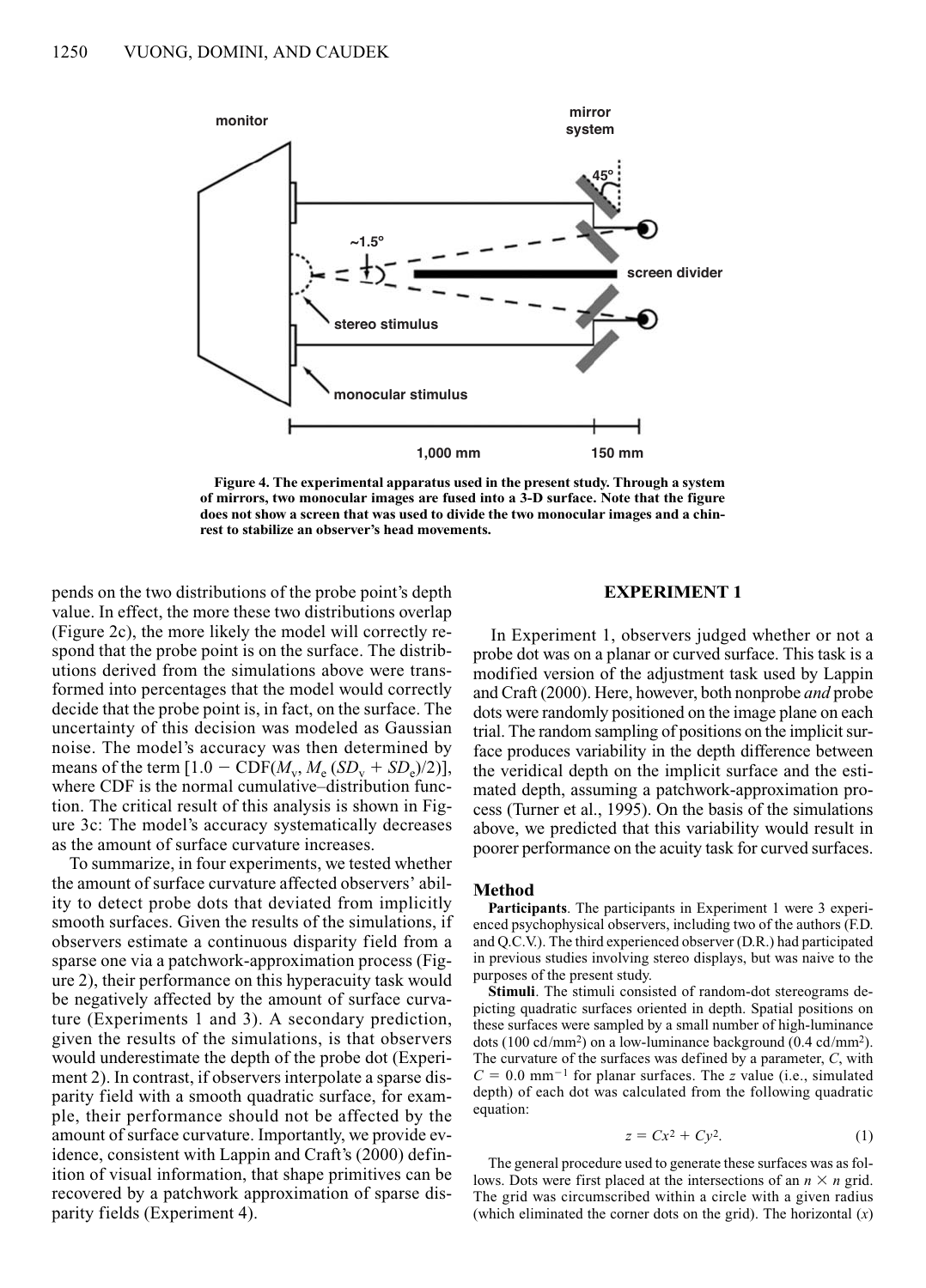

**Figure 5. Individual** *d*¢ **scores obtained in Experiment 1 as a function of surface type (planar, curved) and added disparity (in** arc sec). Error bars show individual standard deviation of  $d'$ **scores (Marascuilo, 1970; Equation A1).**

and vertical (*y*) positions of each dot were then perturbed in the image plane by a small random amount sampled from a uniform distribution (maximum 0.2º). This procedure distributed the dots evenly across the area of the circle. The depth map (*z* values) was calculated with Equation 1 above. The coordinates of the dots were then rotated first about the *x*-axis and then about the *z*-axis (line of sight). Lastly, we created a disparity map from the resultant depth map with the following equation:

$$
\delta = \frac{2Iz}{D+z},\tag{2}
$$

where  $\delta$  is the disparity value of the dot, *z* is the depth value calculated from Equation 1, *I* is the interocular distance, and *D* is the viewing distance. For all the experiments reported in this study, we fixed  $I = 60$  mm (average interocular distance of the observers tested in the present study) and  $D = 1,150$  mm. Two monocular images were generated from the disparity map and presented to observers using the apparatus described below.

The stereo displays used in Experiment 1 consisted of 12 dots, generated as described above. The radius of the circle (i.e., the maximum *x* and *y* values from the center of the stimulus) was 16.5 mm (0.8º) prior to any perturbation. In this experiment, simulated surfaces were either planar  $(C = 0.0 \text{ mm}^{-1})$  or curved  $(C = 0.113 \text{ mm}^{-1})$ . This value produced a maximum simulated depth of 30.9 mm and a corresponding maximum horizontal disparity of 563.9 arc sec with respect to the screen when the surface was frontal parallel. For curved surfaces, the maximum simulated depth was at the perimeter of the circle. All surfaces were slanted 45º away from the frontal-parallel plane, and then randomly tilted from  $+45^{\circ}$  to  $-45^{\circ}$  about the line of sight. The stimuli remained on the screen until the observers responded.

The probe dot was randomly selected from one of the 12 dots initially generated. A briefly presented (250 msec) green circle indicated which dot served as the probe dot for that trial. The remaining 11 dots served as the nonprobe dots specifying the surface. To perturb the probe dot off the surface, we added a small amount of disparity to it by shifting its horizontal position in each monocular image.

**Apparatus**. Figure 4 provides a schematic illustration of the experimental apparatus used in all the experiments reported here. A high-resolution monitor (1, 600  $\times$  1,280 addressable locations) was placed approximately 1,000 mm away from a mirror system. The observers sat approximately 150 mm away from the mirror system. Thus, the distance from the screen to the observer's eye was approximately 1,150 mm.

The two monocular images of each stimulus were displayed on the high-resolution monitor. A standard antialiasing procedure was used to achieve subpixel positional accuracy of each dot that comprised the monocular images (e.g., Domini & Caudek, 1999). Each dot consisted of a  $5 \times 5$ -pixel square encompassing the continuousvalued horizontal and vertical position calculated for that dot. Thus, each dot subtended approximately  $0.03^\circ \times 0.03^\circ$ . The (fractional) distance of each pixel from this "centroid" was used to scale its maximum luminance using a Gaussian weighting function with parameters  $\mu = 0.0$  and  $\sigma = 0.8$ . The left and right images were presented to the corresponding eyes of an observer using the mirror system. For each observer, the distance separating the two images on the screen was calibrated so that the vergence angle of the observer's eyes was approximately 1.5º.

As can be seen in Figure 4, the mirror system consisted of a set of four mirrors positioned so that each monocular image projected to the corresponding eyes. The mirrors were calibrated to be perpendicular to the ground plane (so that there were no vertical disparities), and to ensure that the rays from each monocular image were parallel throughout the path from the monitor to the eyes (see solid block lines in Figure 4). A screen was placed perpendicular to the monitor between the two monocular images to ensure that each eye did not see any portion of the other image (not shown in Figure 4). A chinrest was used to position each observer's head correctly and to restrict head movement (also not shown in Figure 4). For each observer, the height of the chinrest was adjusted so that his or her eyes were level with the vertical center of the mirrors.

The stimulus displays, response collection, and trial sequences were controlled by a PC computer. Responses were collected using a mouse. All experiments were conducted in a dark room.

**Design and Procedure**. There were two within-subjects factors: surface type (planar, curved) and added disparity (21.5, 34.4, 47.3, 60.2, 73.1 arc sec). These disparity values were added to the simulated disparity value of the probe dot when it was on the surface (i.e., veridical simulated depth), thereby perturbing it off the surface. The probe dot was perturbed either closer toward the observer or farther away from the observer than its veridical simulated depth, randomly determined on a trial-by-trial basis. The 10 surface type  $\times$ added disparity conditions were blocked, and either 60 signal trials (F.D.) or 90 signal trials (Q.C.V. and D.R.) were collected in each condition (with an equal number of noise trials for each observer).

Prior to running the first session, all observers were briefly familiarized with the displays and the mouse buttons. On each trial, the observers were presented with a random-dot stereo stimulus with a green circle indicating the location of the probe dot (as de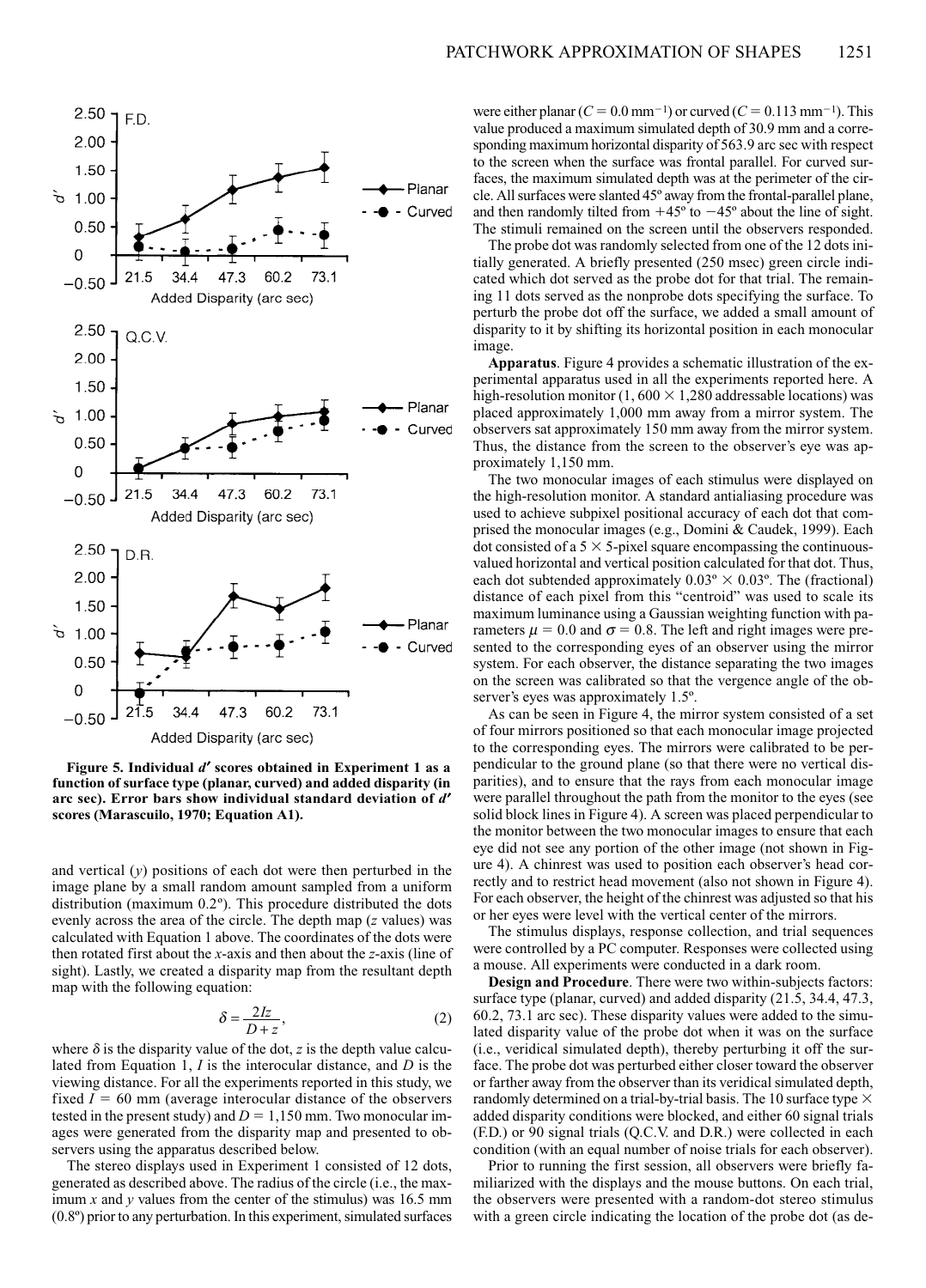scribed above). Their task was to judge whether the probe dot was on or off the surface defined by the remaining sample dots, and to press the appropriate mouse button (either the left or right button) to indicate their judgment. Their response cleared the screen, and the next trial followed 1,000 msec after stimulus offset. They could press the middle mouse button at any time during the stimulus presentation to briefly redisplay the circle. There was a self-timed break at the end of each experimental block.

All observers participated in two (F.D.) or three (Q.C.V. and D.R.) sessions, each lasting approximately 40 min to 1 h. There were 10 blocks in each session, with the order of blocks randomized across sessions. Each block consisted of 60 trials of either planar or curved surfaces. Half the curved surfaces were concave, and half were convex. At the beginning of each block, the observers were informed whether that block consisted of planar or curved surfaces. On half the trials, the probe dot rested on the surface (noise trials). On the other half, the probe dot was perturbed from the surface, always by the same added disparity for that block (signal trials).

## **Results and Discussion**

Figure 5 plots the *d'* scores obtained for each observer in Experiment 1 as a function of added disparity, for planar and curved surfaces. For each observer, *d'* was computed from the proportion of hits (responding "off " when added disparity  $> 0.0$  arc sec) and false alarms (responding "off" when added disparity  $= 0.0$  arc sec) in each of the 10 conditions (2 surface types  $\times$  5 added disparities) pooled across the separate sessions. In this and all subsequent figures, error bars show the estimated standard deviations of the *d'* scores based on the formula given by Marascuilo (1970; see Appendix).

We compared the *d'* scores for the two surface types for all levels of added disparity across the 3 observers. There was a significant difference in the mean *d*<sup>*'*</sup> scores for planar and curved surfaces pooled across the 3 observers  $[t(28) = 3.15, p = .004; M = 1.00$  and *SEM* = 0.31 for planar surfaces; and  $M = 0.47$  and  $SEM = 0.20$ for curved surfaces]. There were no systematic effects of concave or convex curved surfaces on the observers' *d'* scores. Since the probe dot was randomly selected on each trial, the observers' performance may also have depended on its position on a given trial. In Figure 6, we give the *d*<sup> $\prime$ </sup> scores computed for each of the 12 possible probed positions for planar and curved surfaces. The *d'* scores were computed over all levels of added disparity across all 3 observers (for enough data points at each position). There does not appear to be any systematic effect of position; overall, the mean *d'* scores across observers are again larger for planar surfaces  $(M = 0.57$  and  $SEM = 0.14$ ) than for curved surfaces ( $M = 0.36$  and  $SEM = 0.19$ .

The critical finding in Experiment 1 was that observers were more accurate at detecting dots perturbed from planar surfaces than they were at detecting dots perturbed from curved surfaces by the same amount. Thus, our results are consistent with the hypothesis that the visual system uses a set of planes to approximate a continuous disparity field from a sparse disparity field, rather than interpolating the sparse disparity field with smooth quadratic surfaces.

Planar surface  $(M = 0.57, SEM = 0.14)$ 

|      | 0.67 | 0.31                                         |      |
|------|------|----------------------------------------------|------|
| 0.64 | 0.47 | 0.73                                         | 0.03 |
| 0.54 | 0.96 | 0.81                                         | 0.62 |
|      | 0.42 | 0.66                                         |      |
|      |      | Curved surface ( $M = 0.36$ , $SEM = 0.19$ ) |      |
|      | 0.65 | $-0.17$                                      |      |
| 0.50 | 0.67 | 0.55                                         | 0.14 |
| 0.69 | 0.54 | $-0.23$                                      | 0.54 |
|      |      |                                              |      |

**Figure 6. Mean** *d*¢ **scores for each of the 12 possible probe dot positions computed across the 3 observers for planar and curved surfaces. The scores are spatially arranged according to the**  $4 \times 4$ **grid pattern that was used to generate the stimuli, with larger disparity values away from the center of the grid. The mean and standard errors of the mean are also shown.**

0.52

0.29

We note, however, that observers' visual acuity in Experiment 1 is much worse than that reported by Lappin and Craft (2000). They found acuities in the 10–20 arc sec range, whereas observers in our study required approximately 40–70 arc sec of added disparity to achieve  $d' = 1.00$ . Several differences in the present experiment could partially account for this discrepancy: A detection task was used, both probe and nonprobe dots were randomly positioned in the image plane on each trial, fewer dots were used (12 vs. 19), and a larger curvature was used. However, we stress that our main comparison was between planar and curved surfaces under our stimulus conditions. In the following experiment, we found that if some of these differences were taken into account, observers in our study could achieve visual acuities similar to those reported by Lappin and Craft.

## **EXPERIMENT 2**

The purpose of Experiment 2 was to replicate the results of Lappin and Craft (2000), given the considerably lower visual acuity reported in our Experiment 1. In the present experiment, we used a task identical to that of these investigators, modifying their stimuli only slightly. The observers in this experiment adjusted the probe dot until it was on the implicit spherical surface. The probe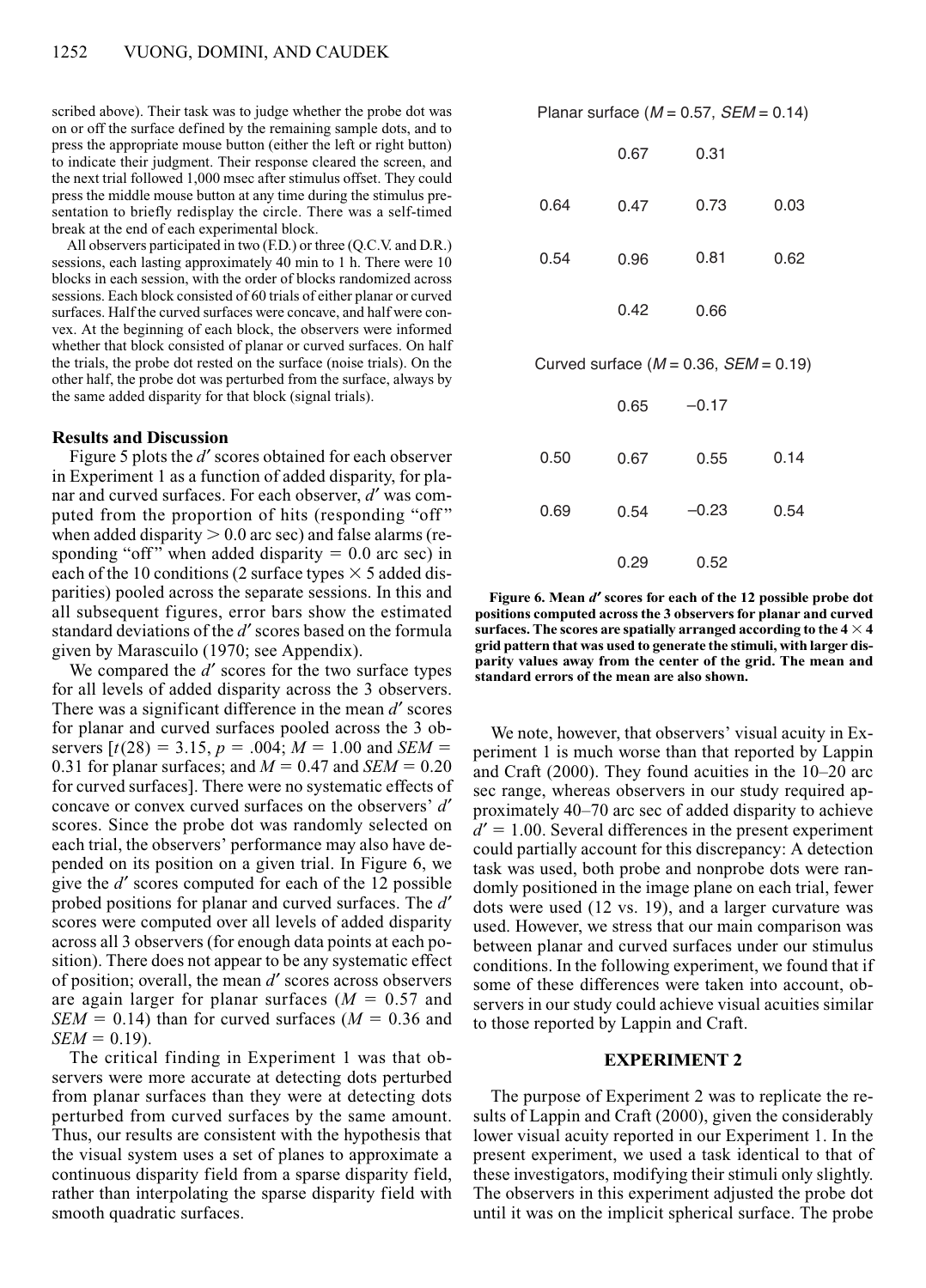

**Figure 7. The frequencies of positional errors (in arc sec) in the probe adjustment task obtained in Experiment 2 for each observer and each stimulus pattern (regular, jittered). Also indicated are the means and standard deviations of these errors. Negative errors indicate that observers perceived the surface to be shallower than what is simulated.**

dot was always positioned in the center of a stimulus pattern consisting of 18 dots arranged in a hexagonal array (as in Lappin & Craft, 2000) or in an irregular array (which varied from trial to trial). For this experiment, we also changed our dependent measure, given the nature of the task. Following Lappin and Craft, we measured observers' standard deviations at positioning a probe dot on the implicit surface. We also measured whether there was any systematic bias in the observers' adjustments. According to the simulations, the observers should underestimate the depth of the probe dot if the visual system uses some sort of patchwork approximation to estimate a continuous disparity field from sparse data.

### **Method**

**Participants**. The first two authors (Q.C.V. and F.D.) served as participants in Experiment 2.

**Stimuli**. The 2-D stimulus patterns used in Experiment 2 were adapted from Lappin and Craft (2000). The first pattern consisted of 19 high-luminance dots on a low-luminance background arranged in a hexagonal pattern. The distance between any neighboring pairs of dots was approximately 0.75º. The maximum simulated depth value of the stimulus was 10.0 mm, with a corresponding maximum disparity value of 185.5 arc sec. The second pattern also consisted of 19 dots arranged in the same hexagonal pattern, but in which each dot was randomly jittered vertically and horizontally by a maximum amount of 0.3º. The only constraint was that the dot still fell within a radius of 1.8º after being perturbed in the image plane.

The stereo displays were generated as follows. The dots were orthographically projected onto an otherwise invisible spherical surface with a radius of 1.8º, which is slightly smaller than the stimuli used by Lappin and Craft (2000). In addition, the dots were randomly rotated about the line of sight from 0º to 50º, in 10º increments. The position of the surface was rotated 20º about the horizontal axis and then 20º about the vertical axis so that the surface normal pointed slightly down and slightly to the right. The probe dot was always at the center of the array.

**Design and Procedure**. The only factor manipulated in Experiment 2 was the stimulus pattern (regular vs. jittered). On each trial, the probe dot was displaced from the surface by a fixed amount of 20.9 arc sec (7.0 mm), plus an amount uniformly sampled from the range  $\pm$ 4.2 arc sec ( $\pm$ 1.4 mm) along the surface normal. The observers moved this dot along the normal using the keyboard until they thought that the dot was coincident with the spherical surface, before advancing to the next trial with a mouse press. Both observers completed two blocks of 20 trials in one session lasting approximately 40 min (not including a break between blocks). Each block consisted of either regular-pattern or jittered-pattern stimuli. The order of the block was counterbalanced between the 2 observers. Observers took a long break (15–20 min) in between blocks to prevent adaptation.

## **Results and Discussion**

Each observer provided 20 final probe positions (in arc sec) for the regular-pattern and the jittered-pattern stimuli. These final positions reflect deviations from the veridical position along the surface normal at the target position. Figure 7 plots the distribution of these positions for each observer and each stimulus pattern. The mean positional errors and standard deviations are also indicated in the figure.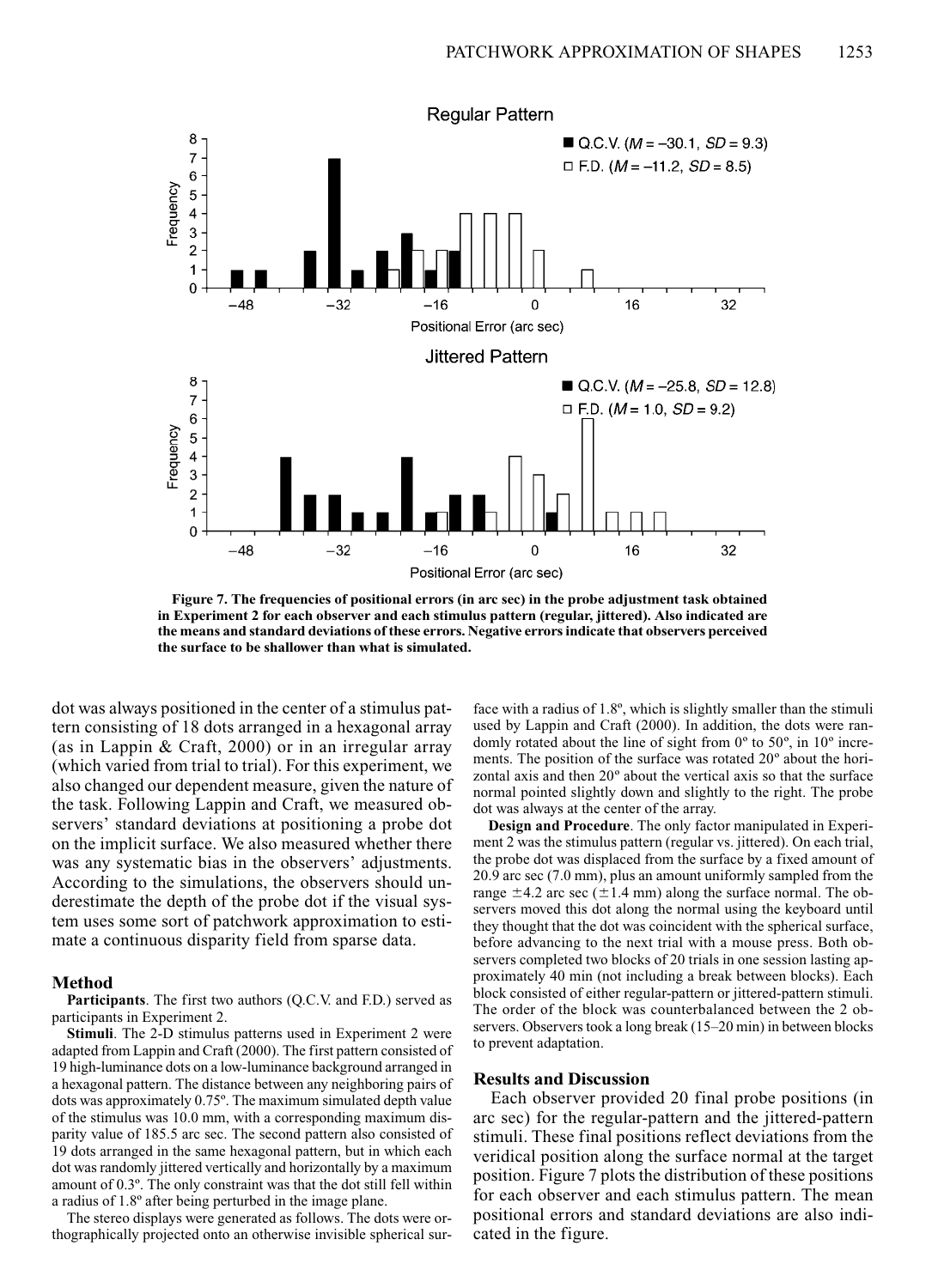The results show that the standard deviations (*SD*) of approximately 9–13 arc sec are within the hyperacuity range reported by Lappin and Craft (2000). Thus, when the probe dot was positioned in the center of the stimulus pattern, we were able to replicate Lappin and Craft's results. Clearly, the observers were able to perform the adjustment task with a high degree of stereoacuity with both stimulus patterns. However, our data tentatively suggest a minor improvement in performance when one computes the ratio of the *SD* of the regular-hexagonal pattern to the *SD* of the jittered pattern. Specifically, Q.C.V. was approximately 26% less variable with a regularhexagonal pattern than with a jittered one. Likewise, F.D. was approximately 8% less variable with a regularhexagonal pattern than with a jittered one. Indeed, the simulations above showed that the model responded more accurately with less jitter to the nonprobe points (compare the 0.5 jitter and the 1.0 jitter of Figure 3c). The smaller amount of 2-D jitter ultimately leads to less variability in the approximation across trials. This possibility is consistent with our recent finding that adding smooth monocular shading information to as few as nine sparse dots can drastically reduce the variability of observers' adjustments—relative to having only dots—by as much as 40% (Domini, Vuong, & Caudek, 2003). In this case, shading information may help constrain the perceived depth of the probe dot, thereby reducing the overall variability across trials.

Lastly, both observers underestimated surface curvature; that is, they perceived the depth of the probe dot to be shallower than its simulated depth value (for Q.C.V.,  $M = -28.0$  arc sec, and for F.D.,  $M = -5.1$  arc sec). This underestimation of the probe dot's depth follows from the model above: If observers position the probe dot to lie on a plane defined by any triplets of neighboring dots, the probe dot will necessarily have a shallower depth than that of the implicit curved surface. This underestimation is also consistent with the claim that the visual system cannot determine the veridical curvature of the projected surface (Perotti et al., 1998).

## **EXPERIMENT 3**

In Experiment 1, we found that surface curvature affected observers' ability to detect whether a single probe dot was displaced from an otherwise smooth surface. However, only two surface curvatures were used. In Experiment 3, we systematically manipulated the amount of surface curvature to examine more closely the effect of curvature on surface perception. The observers' task in this experiment was to discriminate "smooth" curved surfaces from "noise" surfaces (e.g., Andersen, 1996; Norman, Lappin, & Zucker, 1991; Turner et al., 1995).

We presented our stereo stimuli very briefly in this experiment. Uttal, Davis, and Welke's (1994) work shows that observers can detect structure in stereo displays with presentations of less than 1 msec. Our brief stimulus presentation allowed us to test whether observers rely on global properties of the stereo display, such as the implicit surface, or on local cues, such as disparity discontinuities of neighboring texture elements.

# **Method**

**Participants**. Three experienced psychophysical observers served as participants in Experiment 3. Again, Q.C.V. and F.D. served as observers. The 3rd observer (V.P.) was well practiced with the stereo displays used in the present experiment but was naive to its purposes.

**Stimuli**. The stereo displays used in Experiment 3 consisted of 32 dots. In this experiment, we simulated smooth surfaces with four different amounts of surface curvatures. All curved surfaces in this experiment were convex, and the maximum radius used in this experiment was 33 mm (1.6º).

Noise surfaces were generated as follows. First, a smooth surface was generated. Prior to rotating the generated surface in 3-D space, half of the 32 sample dots were randomly selected and displaced along their surface normal. The values of the selected dots, displacements were sampled from a normal distribution with  $\mu =$ 0.0 arc sec and three different  $\sigma$  values. The value of  $\sigma$  specifies the spread of the selected dots about the surface (in arc sec). We refer to this spread as the noise level. As in Experiment 1, all surfaces were first slanted 45º into the frontal-parallel plane, and then randomly tilted from  $+45^{\circ}$  to  $-45^{\circ}$  about the line of sight. In this experiment, stimuli were presented briefly for 250 msec.

In summary, in Experiment 3, there were three modifications to the detection task used in Experiment 1: (1) There were many more dots specifying the surfaces, (2) for noise surfaces, half the dots were randomly perturbed along their surface normal from a distribution of perturbations, and (3) the stimuli were presented very briefly.

**Design and Procedure**. There were two within-subjects factors: noise level (in standard deviations: 28.1, 35.1, and 42.1 arc sec for Q.C.V. and F.D.; and 70.3, 84.3, and 98.3 arc sec for V.P.) and surface curvature  $(0.0, 0.003, 0.009, \text{and } 0.014 \text{ mm}^{-1})$ . When the simulated surface was frontal-parallel, these values simulated maximum depth values of 0.0, 3.1, 9.3, and 15.5 mm (relative to the screen), which corresponded to maximum disparity values of 0.0, 57.7, 172.3, and 285.7 arc sec.

The observers' task was to detect whether dots deviated from the otherwise smooth surfaces. All observers participated in four sessions, each lasting approximately 40 min to 1 h. There were four blocks in each session, and each block tested each surface curvature. The order of the four blocks was counterbalanced in a Latin square design to ensure that there were no practice or fatigue effects. Each block consisted of 120 trials. On half the trials, a smooth surface was presented to the observers (with a given magnitude of surface curvature). On the remaining trials, noise surfaces were presented to the observers, with an equal number of surfaces generated at one of the three different noise levels tested.

The 3 observers were briefly familiarized with the displays and the mouse buttons prior to starting the experiment. On each trial, the observers first saw a prestimulus display consisting of a square in each monocular image (with zero disparity). They fused the square to converge their eyes appropriately in preparation for the subsequently brief presentation of the stimulus proper (e.g., Uttal et al., 1994). After fusing the square, the observers initiated the stimulus presentation by pressing the middle mouse button. The stimulus was presented for 250 msec following the button press. The observers judged whether the briefly presented stimulus was a smooth surface (signal trial) or a noise surface (noise trial). They pressed the appropriate mouse button (either the left or the right button) to indicate their decision. The prestimulus square of the next trial followed 1,000 msec after their response. There was a self-timed break at the end of each experimental block.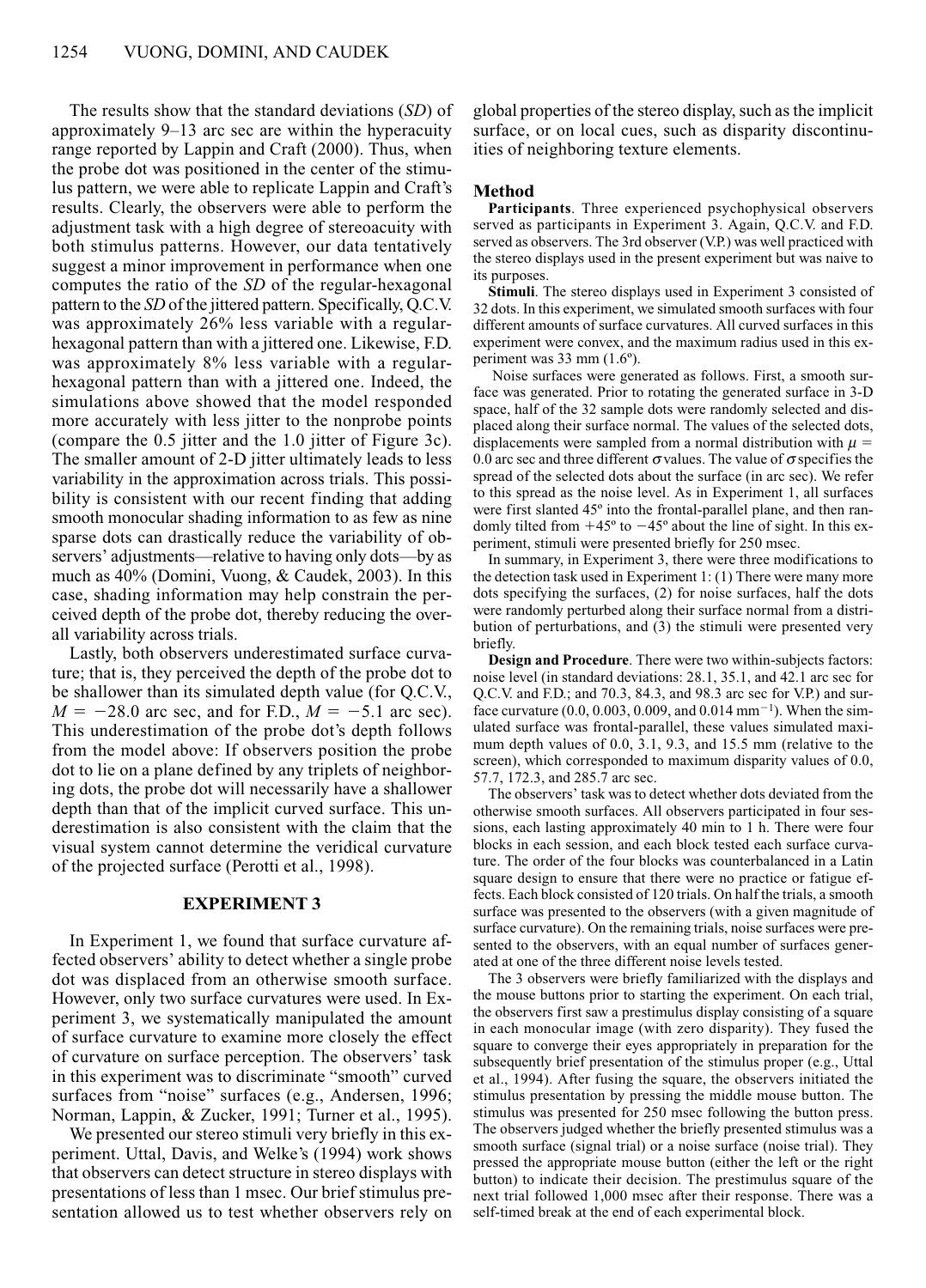

**Figure 8. Individual** *d*¢ **scores obtained in Experiment 3 as a function of noise level and surface curvature. Error bars show in**dividual standard deviation of *d'* scores (Marascuilo, 1970; Equa**tion A1).**

#### **Results and Discussion**

Figure 8 plots the observers' *d'* scores for each of the 12 conditions (3 noise levels  $\times$  4 surface curvatures) in Experiment 3. We presented the data in this manner for ease of comparison with the model's predictions, shown in Figure 3c, in which performance decreases as surface curvature increases. The *d'* scores were computed as follows. First, responses for the different curvatures were pooled across the four sessions. For each value, hits were computed over all signal trials ( $n = 240$ ), and this value was used for all *d'* computations. False alarms were computed over all noise trials for each noise level separately  $(n = 80)$ .

A repeated measures analysis of variance (ANOVA) with noise level and surface curvature as within-subjects factors was conducted on the *d'* scores. Both factors were significant: noise level  $[F(3,6) = 19.54, p < .001]$ and surface curvature  $[F(2,4) = 9.95, p < .01]$ , as was their interaction  $[F(6,12) = 3.14, p = .04]$ . The results of Experiment 3 show that surface curvature systematically affected observers' accuracy at detecting displaced dots from briefly presented surfaces. At all noise levels, observers' ability to discriminate surfaces from noise stimuli decreased as curvature increased.3 We believe that our results are consistent with those obtained in Experiment 1 and support the hypothesis that a patchworkapproximation process is used to recover local shape primitives from sparse displays (Turner et al., 1995). Given the brief duration of our stimuli (relative to that of those in Experiment 1), it seems unlikely that observers performed the task by the necessarily more timedemanding process of comparing disparity differences between neighboring dots. Indeed, the results of Experiment 3 suggest that observers are sensitive to a global property of the sparse disparity display that may, in turn, depend on the simulated local shape primitive.

## **EXPERIMENT 4**

The results of Experiment 3, in which the stimuli were presented very briefly, suggest that observers may be sensitive to global properties of a sparse disparity field, such as the implicit surface specified by the sample dots. In Experiment 4, we further examined this sensitivity to possible global properties of the sparse disparity field. Unlike in Experiment 3, however, we used a range of surface curvatures that was near threshold detection, and we generated noise stimuli that provided a stronger and more direct test of this sensitivity.

In Experiment 4, observers were asked to discriminate planar surfaces from either smooth curved surfaces or from matched "scrambled" curved surfaces in which the disparities between visible texture elements were randomly permuted. The two types of stimuli used in this experiment are illustrated in Figure 9. In the top panels of Figures 9a and 9b, we show a 2-D cross section of a simulated curved surface (gray dashed line). In Figure 9a, the otherwise invisible surface is sampled by dots (solid black circles). In contrast, in Figure 9b, the depth values of the dots in Figure 9a are permuted to produce a scrambled version of the same surface. The bottom panel of Figures 9a and 9b show stereograms of these two types of surfaces.

As can be seen in Figure 9, the critical difference between these two stimuli is that the disparity field changes gradually across neighboring image regions for smooth surfaces, but abruptly for scrambled surfaces. However, both stimuli have the same disparity range, shown by the gray region in the figure. This disparity range, in turn, depended on surface curvature. Therefore, if observers are sensitive to some global property of the stimuli, we hypothesize that they would be more accurate at discriminating planar from smooth surfaces than planar from scrambled surfaces.

### **Method**

**Participants**. The same 3 observers from Experiment 3 participated in Experiment 4 (Q.C.V., F.D., and V.P.). Again, V.P. was naive to the purposes of the present experiment.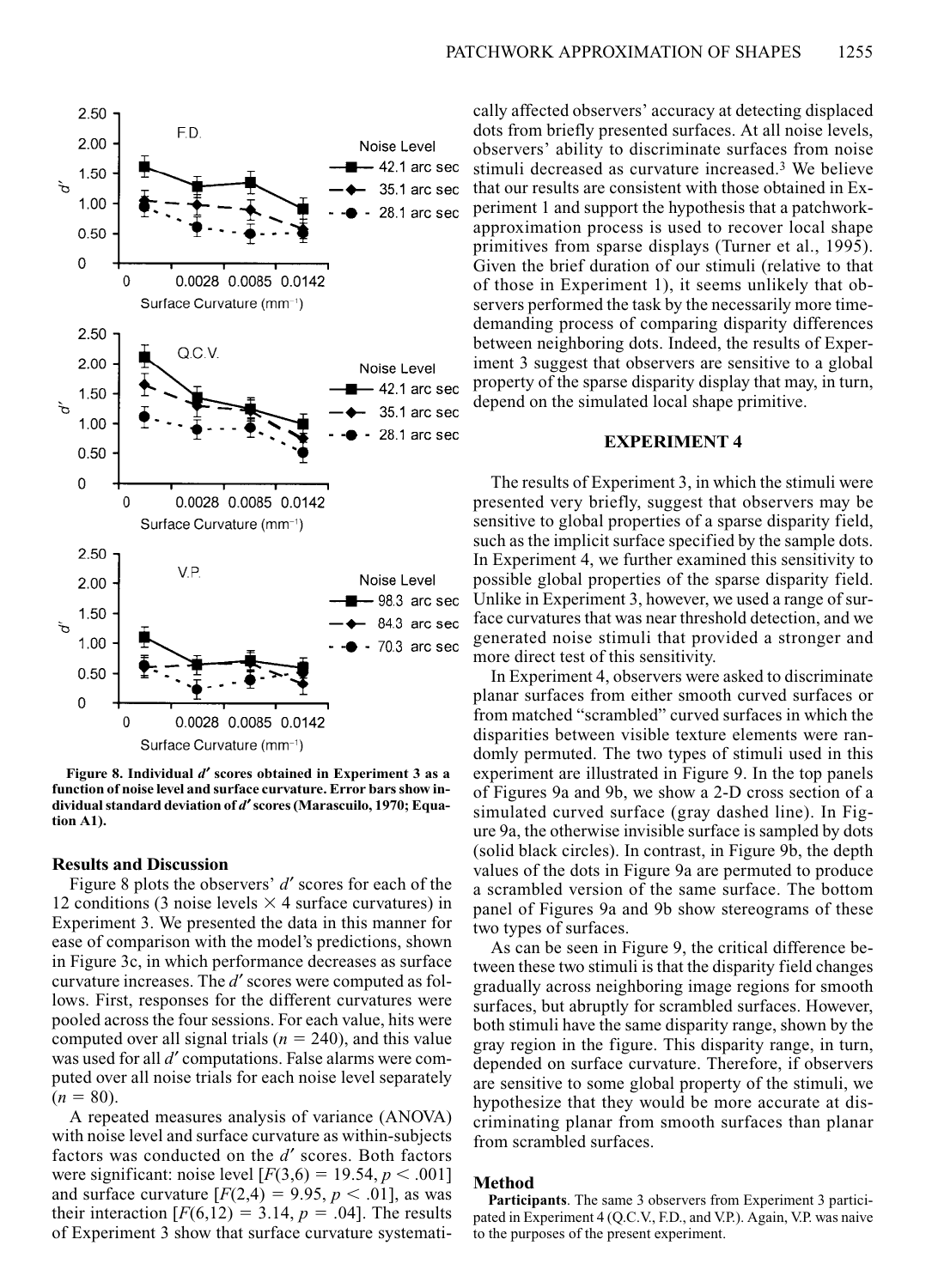

**Figure 9. The two types of surfaces used in Experiment 4: (a) a smooth curved surface, or (b) a scrambled surface (derived from a smooth surface). The top panel of (a) shows a 2-D cross section of a smooth curved surface (dashed gray line) sampled by a sparse number of dots (black circle). The gray box represents the simulated depth range of the dots. Similarly, the top panel of (b) shows a 2-D cross section of a scrambled surface, in which the depth values of the sample dots (black circle) are permuted so that they no longer lie coincident with the underlying smooth surfaces (dashed gray line). However, as shown by the gray box, the depth range remains the same as in (a). In addition, the dots have the same horizontal position as in (a). The bottom panels of both (a) and (b)** show stereograms of the two types of surfaces. Note the identical  $(x, y)$ **position of each dot (except for slight shifts due to the disparity calculations of Equation 2).**

**Stimulus**. The stereo displays used in Experiment 4 consisted of 16 dots. As in Experiment 3, these dots were circumscribed in the image plane within a circle with a radius of 33 mm (1.6º). In this experiment, the smooth curved surfaces had four near-threshold surface curvatures. The curvatures were determined individually for each observer in a pilot experiment, using similar stimuli and tasks. As in Experiment 1, there were an equal number of convex and concave surfaces presented to the observers.

The scrambled surfaces were generated as follows (see Figure 9). First, a smooth curved surface was generated. Before the surface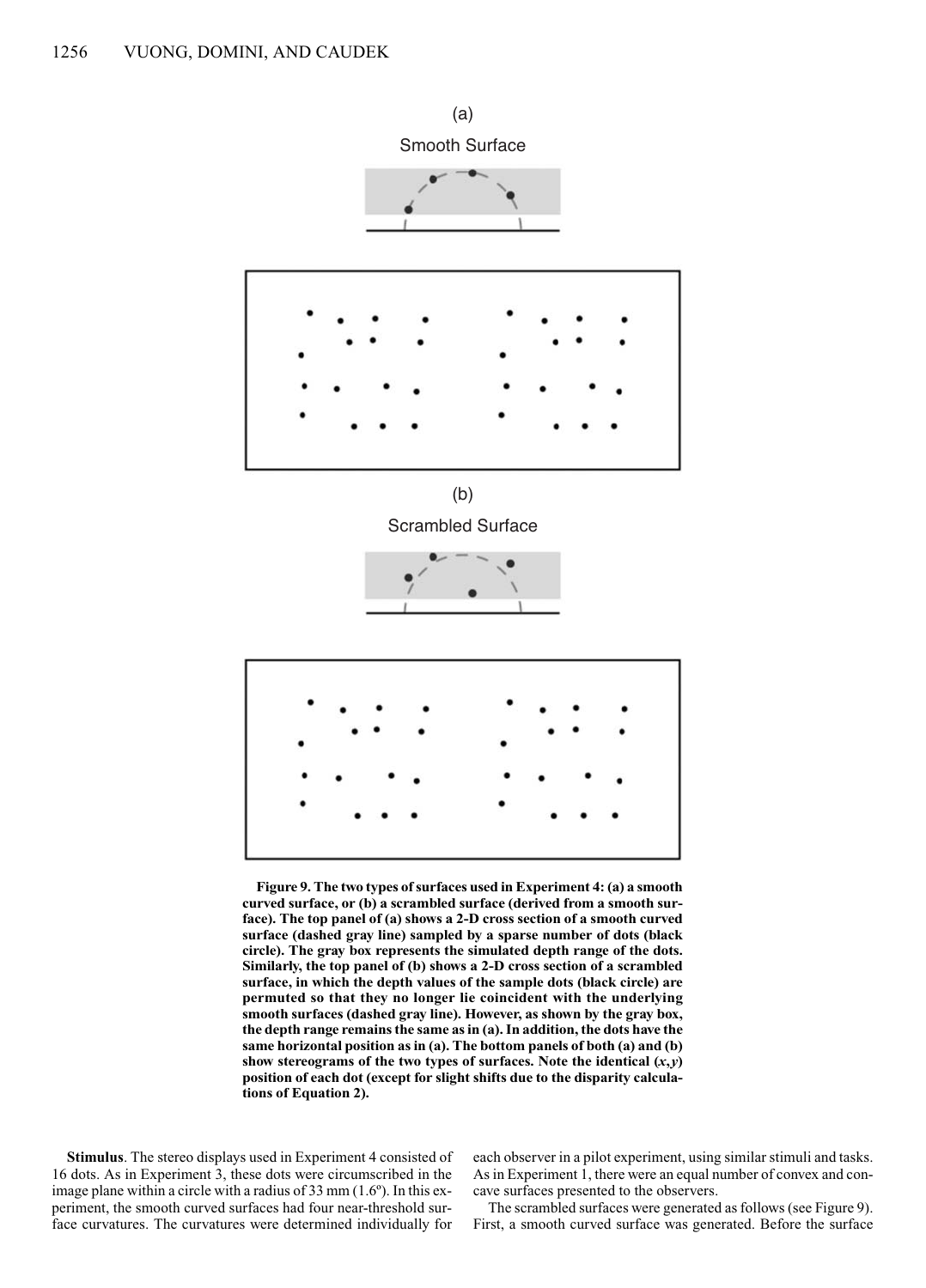

**Figure 10. Individual** *d*¢ **scores obtained in Experiment 4 as a function of surface type (smooth, scrambled) and surface curvature (around threshold). Error bars show individual standard de**viation of *d'* scores (Marascuilo, 1970; Equation A1).

was rotated in 3-D space, the computed disparity values of all the dots were randomly permuted between the dots with no constraints, so that the disparity field corresponded to a 3-D volume rather than a smoothly curved surface (e.g., Turner et al., 1995). This scrambling procedure preserves the distribution of disparity but introduces discontinuities between neighboring dots. Consequently, the mean difference between *all* pairwise disparity values is the same for both smooth and scrambled surfaces. For both types of surface, this mean difference ranged from 11.0 arc sec to 16.4 arc sec for Observers Q.C.V. and F.D., and from 23.7 arc sec to 29.0 arc sec for Observer V.P. However, local regions (i.e., neighboring dots) of scrambled surfaces necessarily have, on average, larger disparity differences than do local regions of smooth surfaces. The overall effect of the scrambling procedure is to produce a jagged or depthjittered surface. As in the previous experiments, all surfaces were first slanted 45º in the image plane, and then randomly tilted from  $+45^\circ$  to  $-45^\circ$  about the line of sight. The stimuli were presented briefly for 250 msec.

**Design and Procedure**. There were two within-subjects factors: surface type (smooth, scrambled) and surface curvature (0.0017, 0.0020, 0.0023, and 0.0026 mm<sup>-1</sup> for O.C.V. and F.D., and 0.0037, 0.0040, 0.0043, and 0.0046 mm<sup>-1</sup> for V.P.). These curvatures produced maximum simulated depths (as defined in Experiments 1 and 3) of 1.86, 2.17, 2.48, and 2.79 mm for Q.C.V. and F.D., and 4.02, 4.33, 4.64, and 4.95 mm for V.P. These simulated depth values, in turn, corresponded to maximum disparity values of 34.6, 40.4, 46.2, and 52.0 arc sec for F.D. and Q.C.V., and 75.0, 80.8, 86.6, and 92.2 arc sec for V.P. The eight surface type  $\times$  surface curvature conditions were blocked, with 72 trials collected in each condition.

The observers were briefly familiarized with the displays and the mouse buttons prior to starting the experiment and were instructed to judge whether a briefly presented stimulus was a planar surface. They pressed the appropriate mouse button (either the left or the right button) to indicate their judgments. As in Experiment 3, at the beginning of each trial, the observers first saw a prestimulus square. After fusing the square, they initiated the stimulus presentation by pressing the middle mouse button. The stimulus was presented for 250 msec following the button press. The prestimulus square of the next trial followed 1,000 msec after their response. There was a self-timed break at the end of each experimental block.

All observers participated in two sessions, each with four blocks. Each session lasted approximately 40 min to 1 h. Across the two sessions, the eight experimental conditions were tested. The order of the eight blocks was randomly determined for each observer. Each block consisted of 144 trials. On half the trials, planar surfaces were presented to the observers (signal trial). On the remaining trials, nonplanar surfaces were presented to the observers (noise trial).

## **Results and Discussion**

Figure 10 plots individual observers' *d'* scores for each of the eight conditions (2 surface types  $\times$  4 surface curvatures) in Experiment 4. The d' scores were computed from the hits (correctly judging a planar stimulus as planar) and false alarms (incorrectly judging a nonplanar stimulus as planar) obtained in each condition (72 signal trials and 72 noise trials).

An ANOVA with surface type and surface curvature as within-subjects factors was conducted on the *d*' scores. There was a significant main effect only of surface type  $[F(1,2) = 34.30, p = .02]$ . The critical finding in Experiment 4 was that observers were better at discriminating planar-from-curved surfaces than at discriminating planarfrom-scrambled surfaces. Across the 3 observers, the mean *d*' score and standard errors of the mean for smooth surfaces were  $M = 1.29$  and *SEM* = 0.19 and for scrambled surfaces, they were  $M = 0.53$  and *SEM* = 0.14. This finding suggests that, in interpolating a sparse disparity field, the visual system does not restrict its analysis to local regions of the disparity field. Such an approach, in fact, would have favored the discrimination between planar and scrambled surfaces in which the disparity difference of neighboring dots was larger, on average, for scrambled surfaces than for smooth curved surfaces.

# **GENERAL DISCUSSION**

The present research extends a previous investigation by Lappin and Craft (2000). For Lappin and Craft, the problem of spatial vision is that of identifying the spatial correspondences between environmental objects, their retinal projections, and their perceptions. They pointed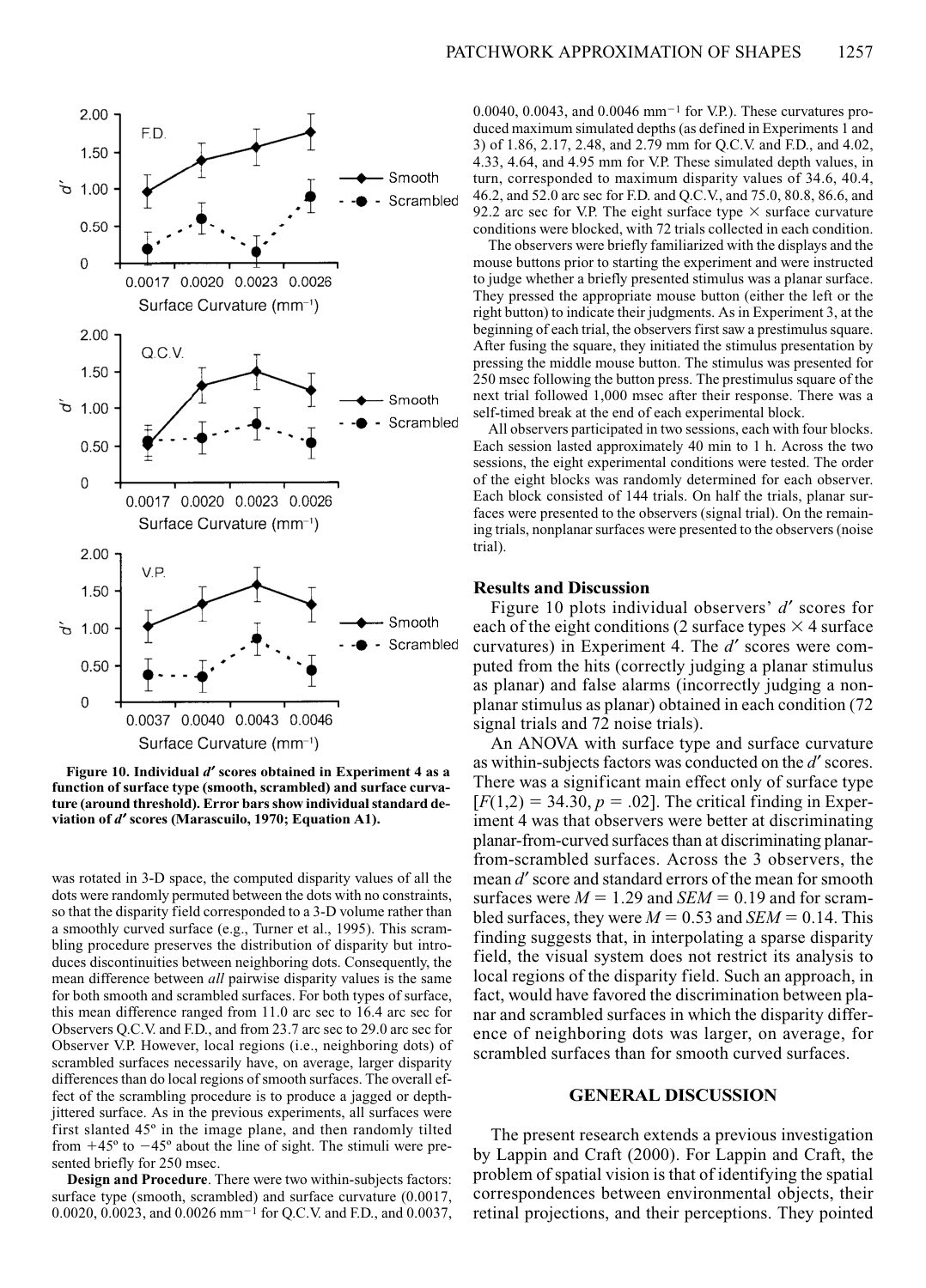out that an isomorphism exists between fourth-order differential structures of environmental surfaces and of the disparity or displacement fields of the retinal images, their important point being that, within this mapping, the information about local shape is fully preserved. That is, local shape is the spatial primitive of surface perception (see also, e.g., Perotti et al., 1998). Lappin and Craft presented strong evidence that the visual system is sensitive to the fourth-order differential structures of images, which, according to these investigators, map to percepts of smooth shapes.

However, given sparse disparity fields that randomly sample positions on simulated surfaces, our percepts do not correspond to smooth surfaces by default (see Figure 1). Indeed, Lappin and Craft (2000) did not explicitly address how shape primitives are recovered from sparse disparity or motion fields. This open issue was examined in the present study. On the basis of the work by Turner et al. (1995), we hypothesized that a patchworkapproximation process is used to estimate a continuous disparity field from sparse data to implement the Lappin and Craft analysis. This process is sensitive to, among other manipulations, surface curvature and the configuration of discrete texture elements. We believe that this patchwork-approximation process provides the simplest account that is consistent with the findings reported in the present study.

First, we found that the amount of surface curvature affected observers' visual acuity on tasks and stimuli similar to those used by Lappin and Craft (2000). In our study, observers were presented with stereo displays simulating planar or smooth curved surfaces having different curvatures. The general task was to detect whether dots deviated from these otherwise smooth surfaces. In Experiment 1, we found that observers were more accurate at detecting dots perturbed from planar surfaces than dots perturbed from curved surfaces by the same amount. This result was obtained with stimulus displays similar to those used by Lappin and Craft, but with the probe and nonprobe dots randomly distributed in the image plane. In Experiment 3, we extended the results of the first experiment by parametrically varying the amount of curvature of the simulated surfaces. We also presented the stimuli very briefly to reduce the likelihood that observers were comparing local disparities.

Second, in Experiment 2, we replicated Lappin and Craft's (2000) results with our stimulus apparatus. By forcing the probe dot to be always in the center of the stimulus configuration, we obtained hyperacuities in the range reported by those authors. Despite the high degree of visual acuity shown by the observers, we also found a slight improvement in performance when the dots were placed in a regular-hexagonal pattern as compared with a jittered one (see also Domini et al., 2003). We also found that observers underestimated the depth of the probe dot with respect to its veridical simulated depth. The results of Experiments 1–3 therefore conformed to the qualitative predictions of a model that implements the Turner et al. (1995) patchwork analysis of sparse data.

Perhaps the most intriguing results in the present study are those reported in Experiment 4. In that experiment, observers were more accurate at discriminating very briefly presented planar surfaces from curved surfaces than they were at discriminating planar surfaces from matched scrambled surfaces, even though a local analysis would have predicted the opposite results; that is, it would have favored the discrimination between planar and scrambled surfaces. These results suggest that the visual system may be sensitive to the simulated surface that was used to generate the disparity field, since the smooth and scrambled surfaces have the same range of local disparities. Indeed, this sensitivity is consistent with Lappin and Craft's (2000) claim that the visual system is very sensitive to higher order spatial relationships. This sensitivity to the simulated surface is also consistent with the recent results reported by Glennerster, McKee, and Birch (2002). They found that observers' thresholds for discriminating local disparities depended on reference to a simulated surface—in their case, a plane oriented toward or away from the observers. Our contribution, in this regard, is to provide evidence that a patchwork approximation can, in fact, lead to the recovery of shape primitives that preserve the (approximately) one-to-one mapping between objects in the environments, the retinal images, and their percepts, even for sparse visual information.

#### **REFERENCES**

- ANDERSEN, G. J. (1996). Detection of smooth three-dimensional surfaces from optic flow. *Journal of Experimental Psychology: Human Perception & Performance*, **22**, 945-957.
- Dijkstra, T. M. H., Snoeren, P. R., & Gielen, C. C. A. M. (1994). Extraction of three-dimensional shape from optic flow: A geometric approach. *Journal of the Optical Society of America A*, **11**, 2184-2196.
- DOMINI, F., & CAUDEK, C. (1999). Perceiving surface slant from deformation of optic flow. *Journal of Experimental Psychology: Human Perception & Performance*, **25**, 426-444.
- Domini, F., Vuong, Q. C., & Caudek, C. (2003, September). *Evidence of strong coupling between shading and stereo information to 3-D surface reconstruction*. Poster presented at the 26th European Conference on Visual Perception, Paris.
- Glennerster, A., McKee, S. P., & Birch, M. D. (2002). Evidence for surface-based processing of disparity. *Current Biology*, **12**, 825-828.
- Koenderink, J. J. (1990). *Solid shape*. Cambridge, MA: MIT Press. Koenderink, J. J., & van Doorn, A. J. (1992). Generic neighborhood operators. *IEEE Transactions on Pattern Analysis & Machine Intelligence*, **14**, 597-605.
- LAPPIN, J.  $\overline{S}$ , & CRAFT, W. D. (2000). Foundations of spatial vision: From retinal images to perceived shapes. *Psychological Review*, **107**, 6-38.
- MARASCUILO, L. A. (1970). Extensions of the significance test for oneparameter signal detection hypothesis. *Psychometrika*, **35**, 237-243.
- Norman, J. F., Lappin, J. S., & Zucker, S. W. (1991). The discriminability of smooth stereoscopic surfaces. *Perception*, **20**, 789-807.
- PEROTTI, V. J., TODD, J. T., LAPPIN, J. S., & PHILLIPS, F. (1998). The perception of surface curvature from optical motion. *Perception & Psychophysics*, **60**, 377-388.
- Turner, J., Braunstein, M. L., & Andersen, G. J. (1995). Detection of surfaces in structure from motion. *Journal of Experimental Psychology: Human Perception & Performance*, **21**, 809-821.